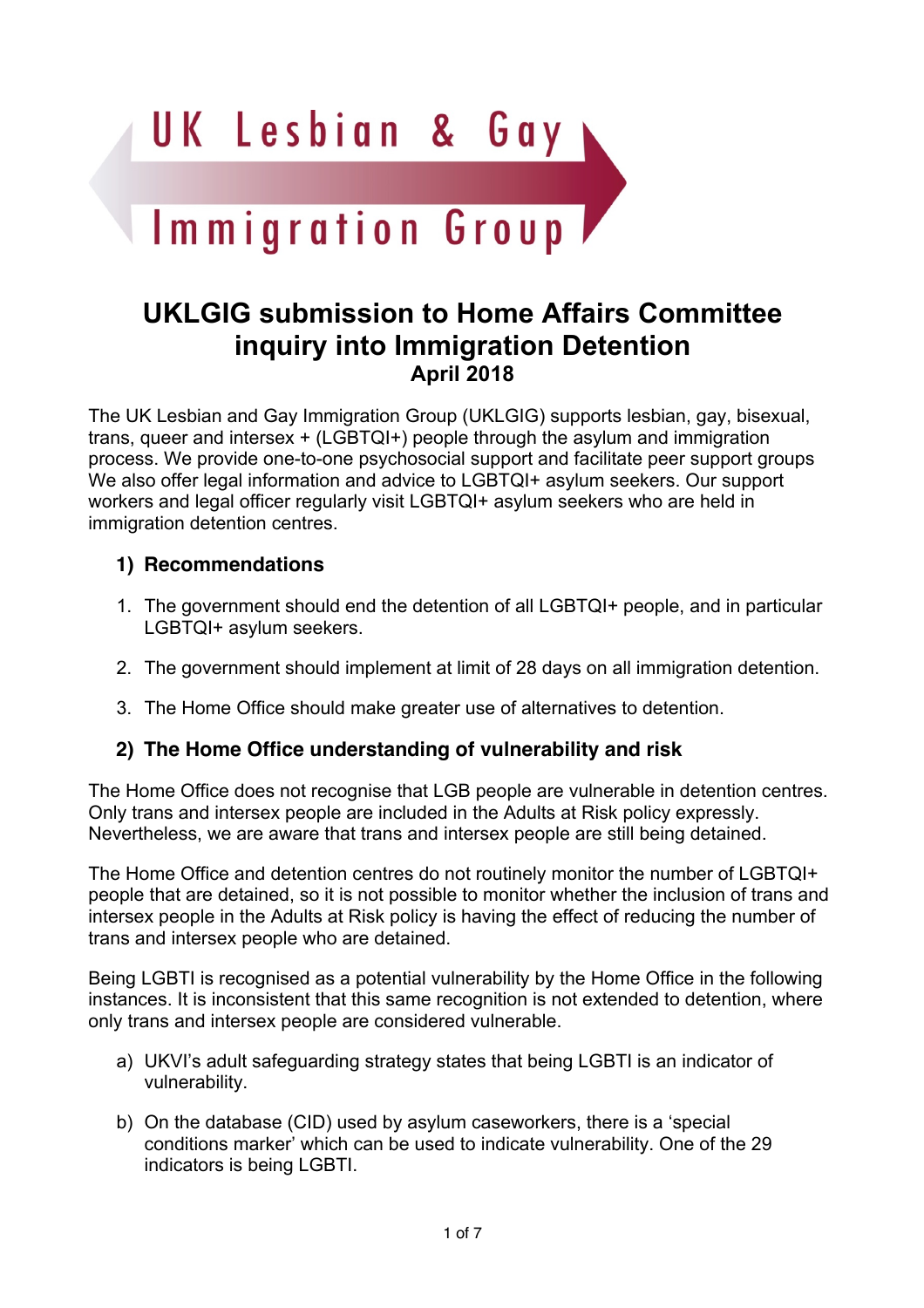c) LGBTI people are recognised as vulnerable for the purposes of resettlement. They have been included as criteria for the Vulnerable Persons Resettlement Scheme from the Syria region.

LGB asylum seekers are also recognised as vulnerable in detention by the Judicial College in the *Equal Treatment Bench Book*. It is unclear why this vulnerability is recognised by the judiciary but not by the Home Office.

#### **3) UKLGIG and Stonewall research into the vulnerability of LGBTQI+ people in detention centres**

In 2016, UKLGIG and Stonewall published research on the experiences of LGBT asylum seekers in detention, called *No Safe Refuge*. We recommend that the Home Affairs Committee read the report in conjunction with this submission.

The report highlights the systemic discrimination, abuse and harassment that LGBT asylum seekers have faced from both staff and fellow detainees in detention centres. The homophobic, biphobic and transphobic abuse and harassment is both verbal and physical. The report contains examples of acts committed by fellow detainees and staff, and incidents where staff have failed to protect individuals.

Many LGBTQI+ asylum seekers have described how being in detention reminded them of the persecution they were trying to escape. For example:

*"He was in the gallery and he called: 'Hey! Mr Gay, I love you! I want to fuck you.' I was so scared. I just went in my room. Here in detention it is the same as where I came from. I was so scared"* - Bilal, Pakistani asylum seeker.

*"I got flashbacks of everything I've been through in Africa. I've been free for two or three years and then here I am back in a cell"* - Gasha, Cameroonian asylum seeker.

The report further highlights the long-term repercussions of detention on the mental health of LGBTQI+ asylum seeker, such as nightmares, flashbacks, hearing voices, self-harming and attempted suicide.

#### **4) International recognition of the vulnerability of LGBTQI+ people in detention centres**

In June 2016, the UN Special Rapporteur on Torture and other Cruel, Inhuman or Degrading Treatment or Punishment – alongside the Chair of the UN Subcommittee on Prevention of Torture; the Chair of the UN Committee against Torture; and the Chairperson of the Board of Trustees of the UN Voluntary Fund for Victims of Torture called on Member States to redouble their efforts to prevent the ill-treatment and torture faced by LGBTI people in places of detention<sup>1</sup>.

The ninth annual report of the Subcommittee on Prevention of Torture and Other Cruel, Inhuman or Degrading Treatment or Punishment (2016) raised similar concerns:

*"Violence against lesbian, gay, bisexual, transgender and intersex persons is exacerbated in situations of deprivation of liberty… Both the Special Rapporteur*

<sup>&</sup>lt;sup>1</sup> http://www.un.org/apps/news/story.asp?NewsID=54309#.Wi5HkIVI\_IU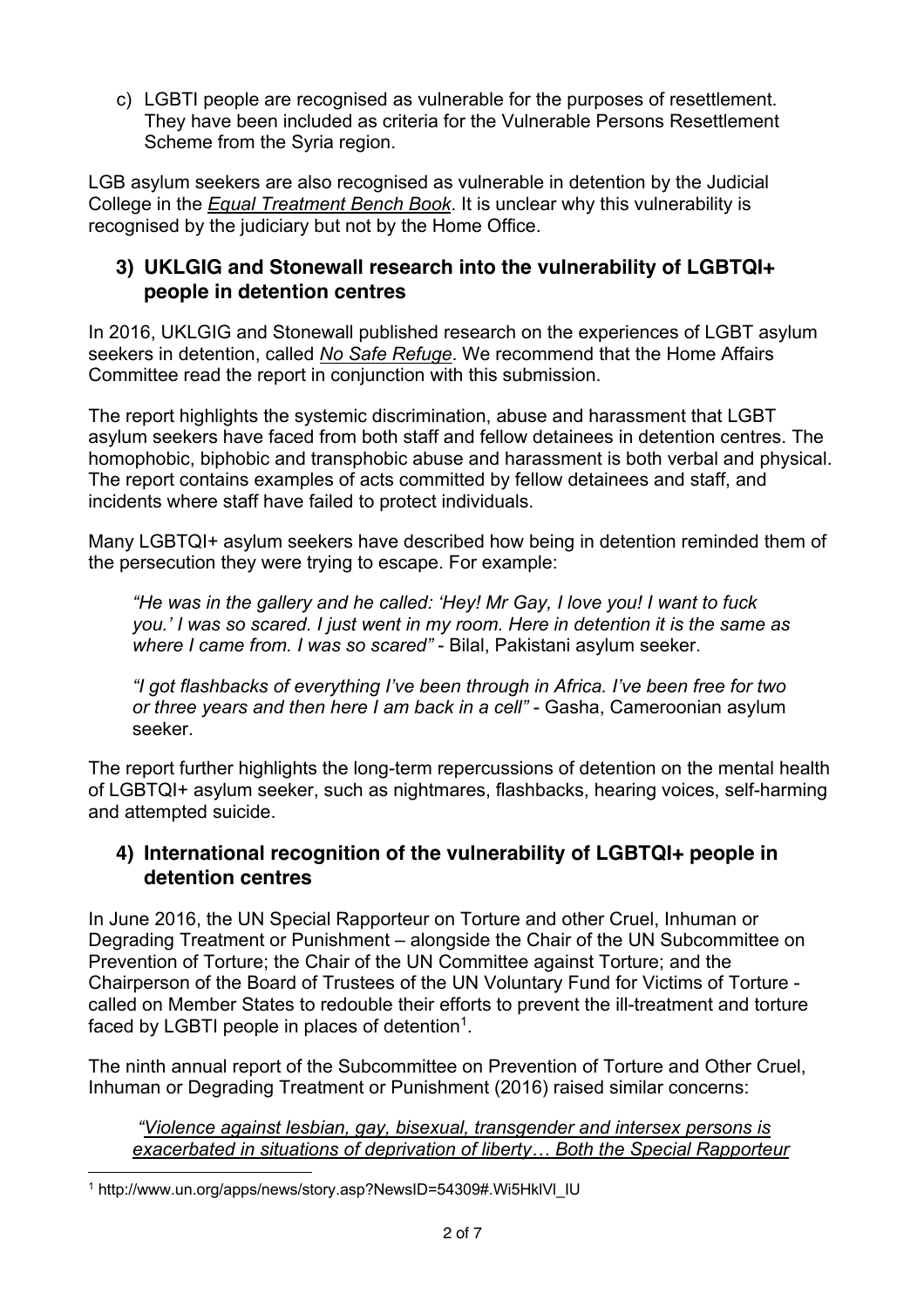*on torture and the Subcommittee have noted that in detention facilities there is usually a strict hierarchy, and that those at the bottom of the hierarchy, including lesbian, gay, bisexual and transgender persons, typically suffer double or triple discrimination. Complaints of insults, beatings, confinement and targeted forms of violence are not uncommon. … Abuse may be perpetrated by fellow inmates or by the staff of the place of detention. Some studies have recorded that nonheterosexual inmates are 10 times more likely than heterosexual inmates to be sexually assaulted by other inmates, and 3 times more likely to be sexually assaulted by prison staff. In the case of transgender persons, the likelihood of being sexually assaulted by a fellow inmate was 13 times higher than for cisgender persons…. States must prevent the further marginalization of persons when placing them in detention, and avoid subjecting them to the risk of violence, ill-treatment or torture… In cases of lesbian, gay, bisexual, transgender and intersex persons deprived of liberty in any place of detention, State authorities must recognize specific risks, identify those who are in a vulnerable situation, and protect them in ways that do not leave them isolated…*" [emphasis added]

In November 2017, the *Yogyakarta Principles plus 102* relating to sexual orientation, gender identity, gender expression and sex characteristics (SOGIESC), were published. The 13 new obligations under Principle 23, Right to Seek Asylum, include:

- *Ensure that the detention of asylum seekers is avoided, and is only used as a measure of last resort and for the shortest possible time;*
- *Ensure that placement in detention, where used, avoids further marginalising persons on the basis of sexual orientation, gender identity, gender expression or sex characteristics or subjecting them to violence, discrimination or other harm.* [emphasis added]

LGB asylum seekers have also been found to be "vulnerable" in the European Court of Human Rights in O.M v Hungary, Application no. 9912/15, 5 July 2016<sup>3</sup>, in a case concerning an Iranian asylum seeker in detention, who asserted that he was gay:

*53. Lastly, the Court considers that, in the course of placement of asylum seekers who claim to be part of a vulnerable group in the country which they had to leave, the authorities should exercise particular care in order to avoid situations which may reproduce the plight that forced these persons to flee in the first place. In the present case, the authorities failed to do so when they ordered the applicant's detention without considering the extent to which vulnerable individuals – for instance, LGBT people like the applicant – were safe or unsafe in custody among other detained persons, many of whom had come from countries with widespread cultural or religious prejudice against such persons. Again, the decisions of the authorities did not contain any adequate reflection of the individual circumstances of the applicant, member of a vulnerable group by virtue of belonging to a sexual minority in Iran ( see, mutatis mutandis, Alojos Kiss v Hungary, no. 38832/06, at 42, 20 May 2010).* [emphasis added]

<sup>2</sup> http://www.yogyakartaprinciples.org/principles-en/yp10/

<sup>3</sup> http://www.asylumlawdatabase.eu/en/content/ecthr-om-v-hungary-no-991215-article-5-echr-5-july-2016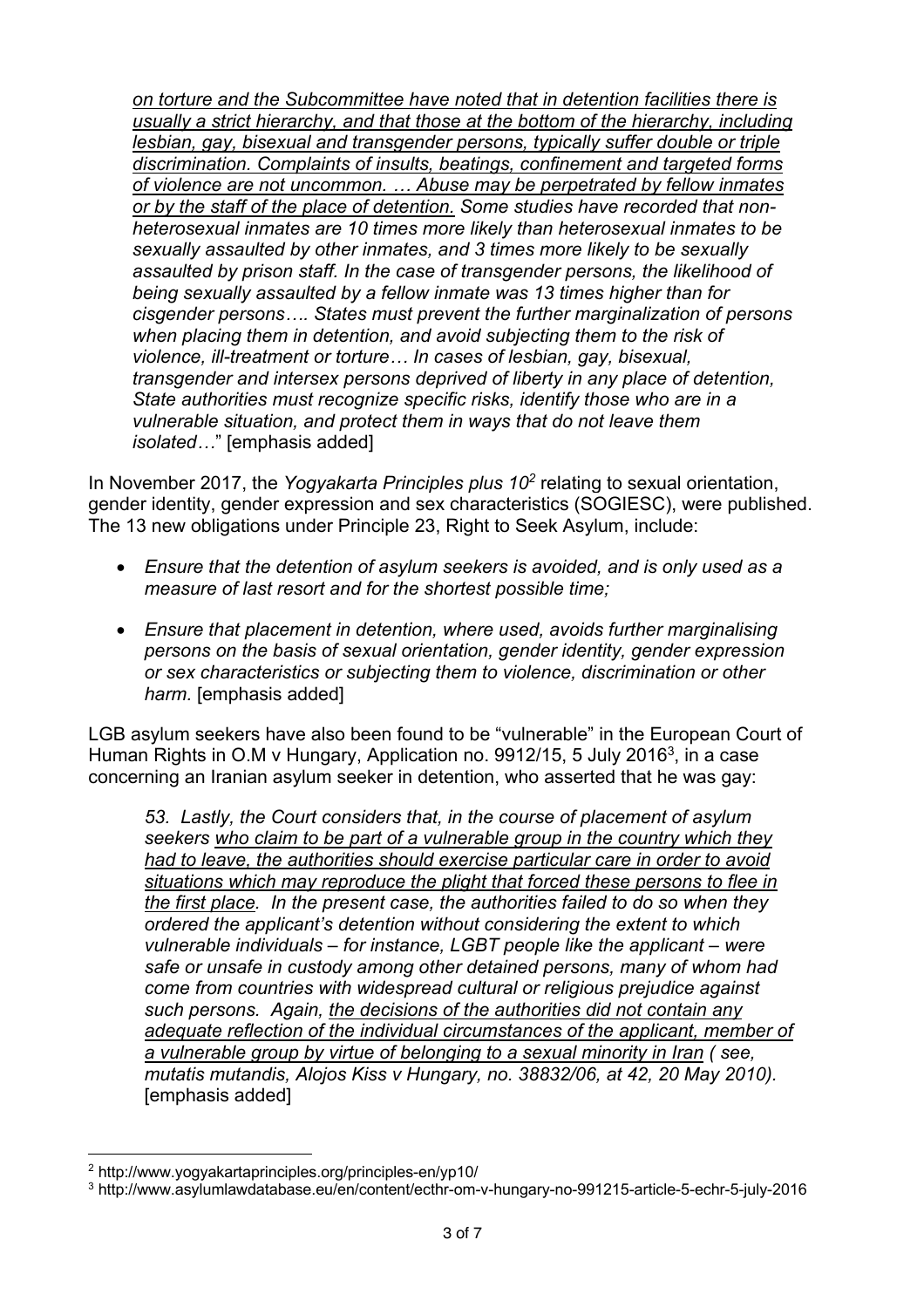This case highlights that their vulnerability in their country of origin contributes to their vulnerability in the UK and warns about recreating that situation in the UK, in the instant case through the conditions of detention.

## **5) The treatment of vulnerable persons in immigration detention**

LGBTQI+ detainees have told UKLGIG that they are afraid to mention their sexuality to welfare staff. For example, in one case, a Bangladeshi detainee said they did not want to speak to the welfare officer as they were also Bengali and they were concerned that they could respond negatively or 'out' them to others in the Bengali community.

LGBT officers (a voluntary role on top of the existing role) in detention centres are not generally known to detainees and are often illusive to UKLGIG.

Detainees speaking to us by telephone are frequently fearful of being overheard discussing their sexual orientation or gender identity. Other than when they meet their legal representatives, there are very few occasions when they may have a confidential conversation with someone providing support.

LGBTQI+ asylum seekers are often reluctant to use complaints mechanisms. Furthermore, their existence appears to only have a limited deterrent effect on unacceptable behaviour. Whilst robust policies and complaints systems are essential, they do not appear to be working to make LGBTQI+ asylum seekers feel safe in detention.

#### **6) Provision of health services**

Our joint report with Stonewall, *No Safe Refuge*, documents examples of health needs not being met.

*"Interviewees described a culture of disbelief when talking to health staff about their physical and mental health issues. Such problems are often dismissed as a means of trying to get out of detention even if the detainee demonstrates an apparent suicide risk. For LGBT asylum seekers who are particularly vulnerable to mental health issues, failure to provide appropriate care can lead to severe deterioration…*

*"Interviewees also reported problems with medication. All medicine is taken away from asylum seekers upon arrival at the detention centre. It can take weeks to receive a replacement. A lengthy wait for essential medication such as anti-depressants and HIV medication that require a precise and regular intake can have serious consequences for the patient…*

*"Confiscating medication can have additional consequences for trans people. Some trans asylum seekers have started their transition in secrecy in their country of origin, where they have had no other option than to selfmedicate. Taking away their medication without offering alternative treatment can lead to physical disruption and severe mental distress".*

#### **7) The unnecessary use of detention**

UKLGIG experience is that significant numbers of LGB asylum seekers are still detained purely for administrative purposes without the possibility of an alternative to detention being considered.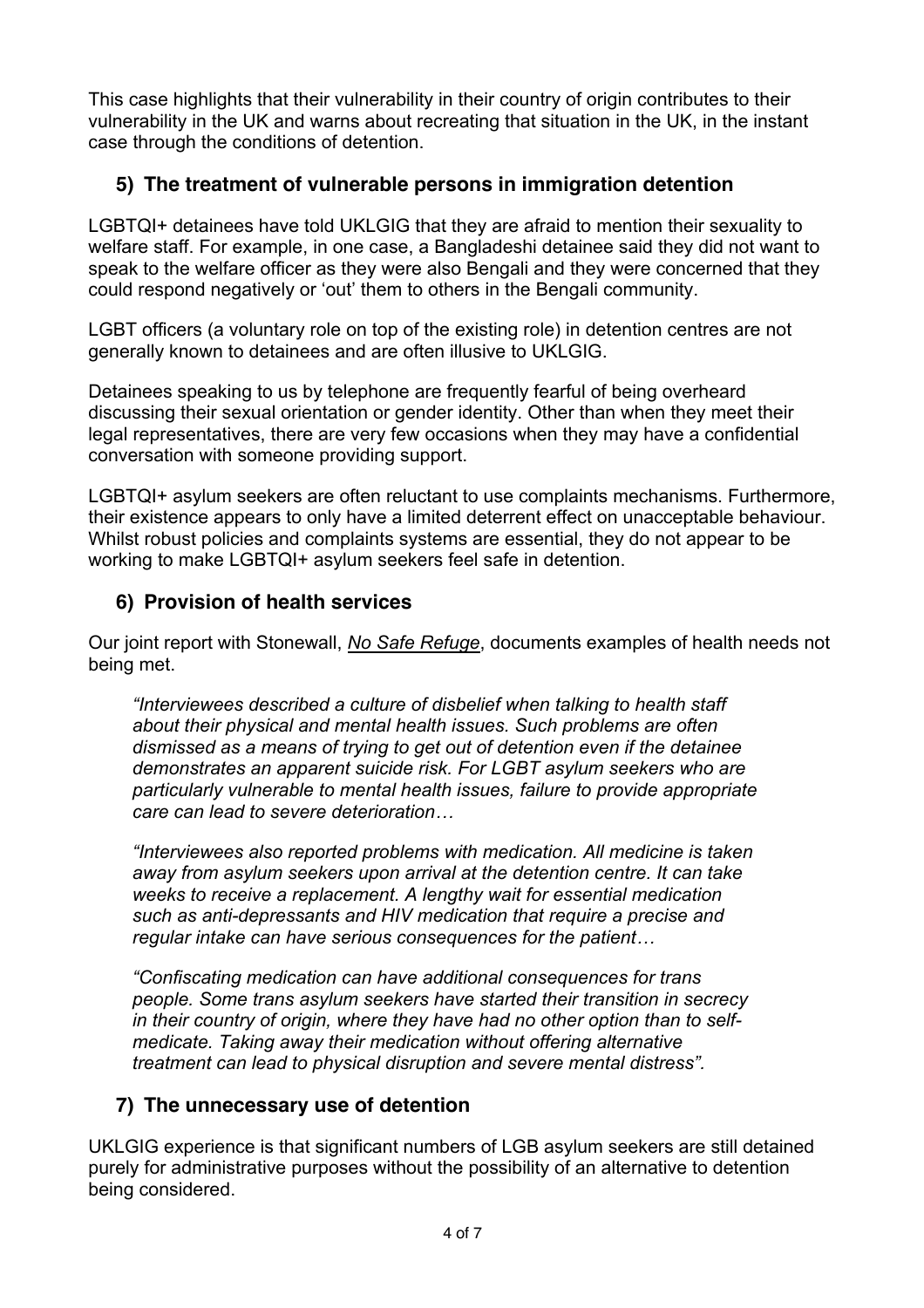The support group First Wednesdays, based in Manchester, has given us three examples of lesbian and gay asylum seekers who had fresh claims appointments booked and pending (for the earliest available date that the Home Office would offer) when they were detained4.

Detention is being used unnecessarily and when removal is not imminent. In those circumstances the vulnerability of the LGB asylum seeker must outweigh the administrative convenience of detention.

## **8) Access to legal advice and representation**

For LGBTQI+ people trying to claim asylum, detention has a direct impact on the prospects of success of their application or appeal. Examples can be found in *No Safe Refuge.*

#### **Problems evidencing LGBTQI+ asylum claims while in detention**

In order to convince the Home Office or Tribunal that they are LGBTQI+ as claimed, an asylum seeker must be in a situation of trust and security in which to consider and discuss their sexual orientation or gender identity and to be able to articulate their experiences and emotions. This is extremely difficult if you come from a country where persecution has meant you have never spoken about your sexual orientation or gender identity, or you have experienced trauma. To try to do so whilst in detention, where fear of discrimination or harassment requires you to conceal your identity as much as possible, it can be an impossible task.

Added to that is the difficulty of amassing the kind of corroborating evidence expected routinely by decision makers whilst in detention, especially if the person is trying to avoid being outed to staff and other detainees. Home Office caseworkers and decision makers frequently expect LGBTQI+ asylum seekers to:

- offer witnesses (including ex-lovers) who will attest to their knowledge that the asylum seeker is LGBTQI+ as claimed
- provide evidence of attending LGB events, organisations or venues, or online dating
- demonstrate that they would wish to live openly and not conceal their sexual identity

all whist hiding their sexual orientation or gender identity because of the adverse circumstances of detention and without access to social media or smart phones while they are detained.

#### **Problems with legal advice in detention**

The availability of free legal advice (through the surgeries) in detention is intended as an essential safeguard of the rights of detainees and to ensure access to advice on both their continued detention and their asylum claims. UKLGIG experience is that the safeguard is undermined by the (1) the poor quality of much of the advice given, (2) the little time available for each appointment (inadequate to cover instructions and advice competently

<sup>4</sup> https://www.change.org/p/urgent-action-we-stopped-the-imminent-deportation-of-a-gay-asylum-seeking-touganda

https://www.change.org/p/stop-the-removal-of-lydia-nabukenya-a-lesbian-woman-back-to-uganda https://www.change.org/p/amber-rudd-mp-urgent-end-the-detention-of-patricia-simeon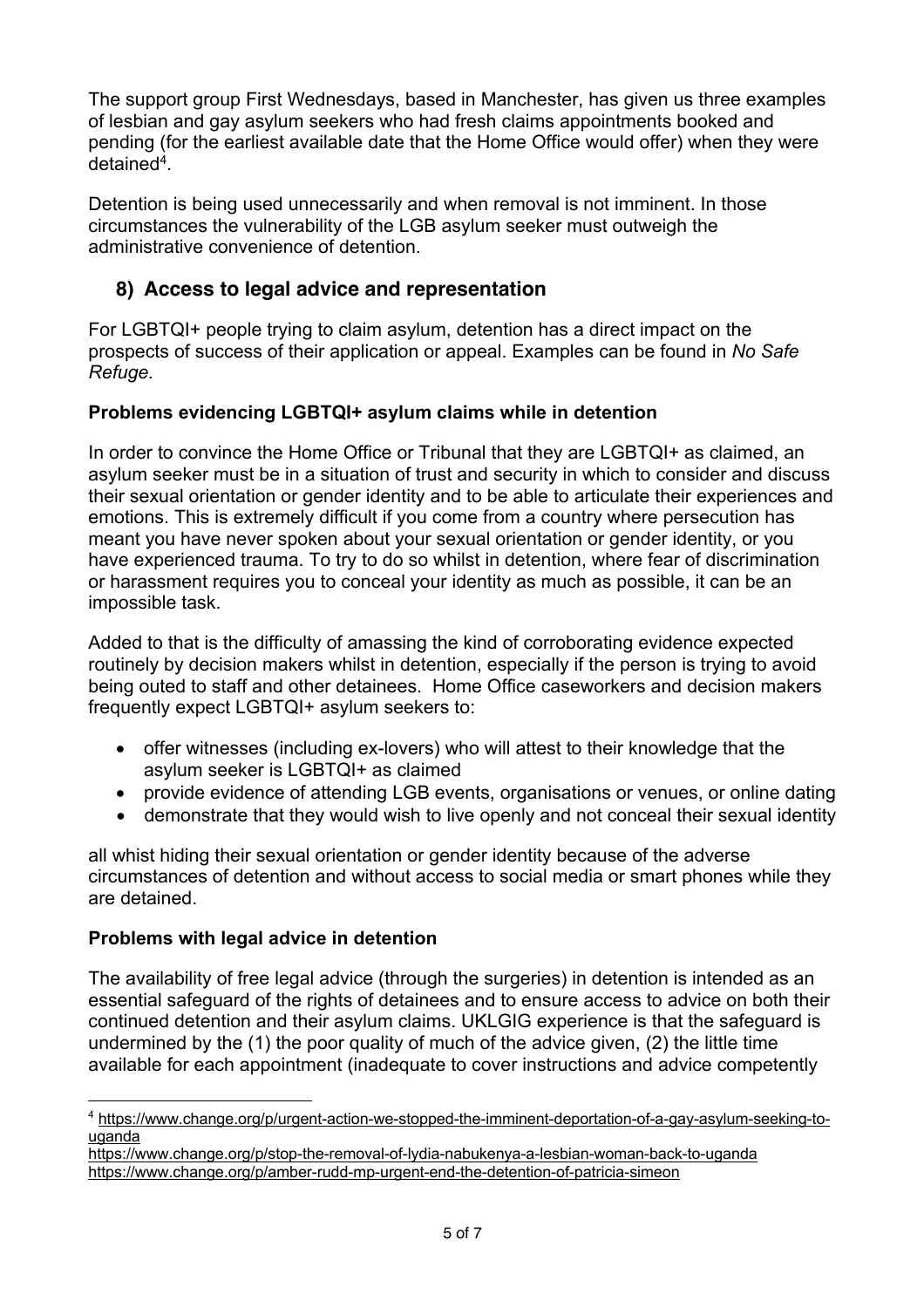on any matter), (3) the reluctance of the legal aid contractors to take on detainees' substantive cases – very few are accepted either because they are assessed to not pass the merits test or the means test for legal aid.

- a) The legal aid system has been run down so that quality may be very poor (with notable exceptions) but capacity is almost universally low (other than for the very lowest quality providers). For LGBTQI+ asylum seekers not in detention we cannot find enough quality, reputable, specialist representatives with sufficient understanding of how to present asylum claims based on sexual orientation or gender identity to meet the need. For detainees, they are restricted to the detention contractors but the quality of representation is variable and much of it very poor. The chances that these representatives know how to present LGBTQI+ claims is very slim.
- b) Detainees are limited to the specific contractors so they cannot seek other better legal aid lawyers (although at present there is no prospect any other legal aid provider would be likely to be interested in taking on these cases).
- c) The 30 minute session is inadequate to make any competent professional assessment other than that further assessment is needed. But many are told at the end of that time that they have no merits.
- d) Many LGBTQI+ asylum seeker detainees find it impossible to evidence their financial eligibility. UKLGIG experience has seen many LGBTQI+ people who have spent a lengthy period in the UK before seeking asylum, whether lawfully (eg as students) or unlawfully (eg arriving as visitors and overstaying as they either do not know they can claim or do not believe they will succeed in their claim for asylum). If they have worked, they may have no proof of their past income. If they have had a "relationship" in the UK, they may find it impossible to provide evidence of their means to satisfy the Legal Aid Agency (LAA) even though they are clearly not earning at that stage.

"Relationships" are a particular issue for LGBTQI+ asylum seekers. They have to mention even casual relationships in their asylum claims. They may then find the LAA asserting that the relationship makes them "a couple" and the means of the other person must be assessed. However, that decision from the LAA comes only at the end of the case, at which point the legal representative is informed that they will not be paid for any of the work they have done. Hence legal aid providers refuse cases where they are less than certain that the LAA will agree their financial assessment. We come across many detainees who have been refused legal aid assistance on that basis. An immediate improvement could be achieved by the LAA accepting self-declaration of detainees' income and capital where that is consistent with their ongoing detention.

- e) Many LGBTQI+ detainees have a "private lawyer" instead even though they have no funds to pay for that. As a result the representation they receive is negligible. For example:
	- One detainee was found a lawyer by his cousin. The lawyer had advised the detainee by telephone only and told him that there was no need for them to see the detainee before they had their interview. We know that inadequate preparation for the interview is one of the biggest factors not only in the application being refused but in any subsequent appeal failing.